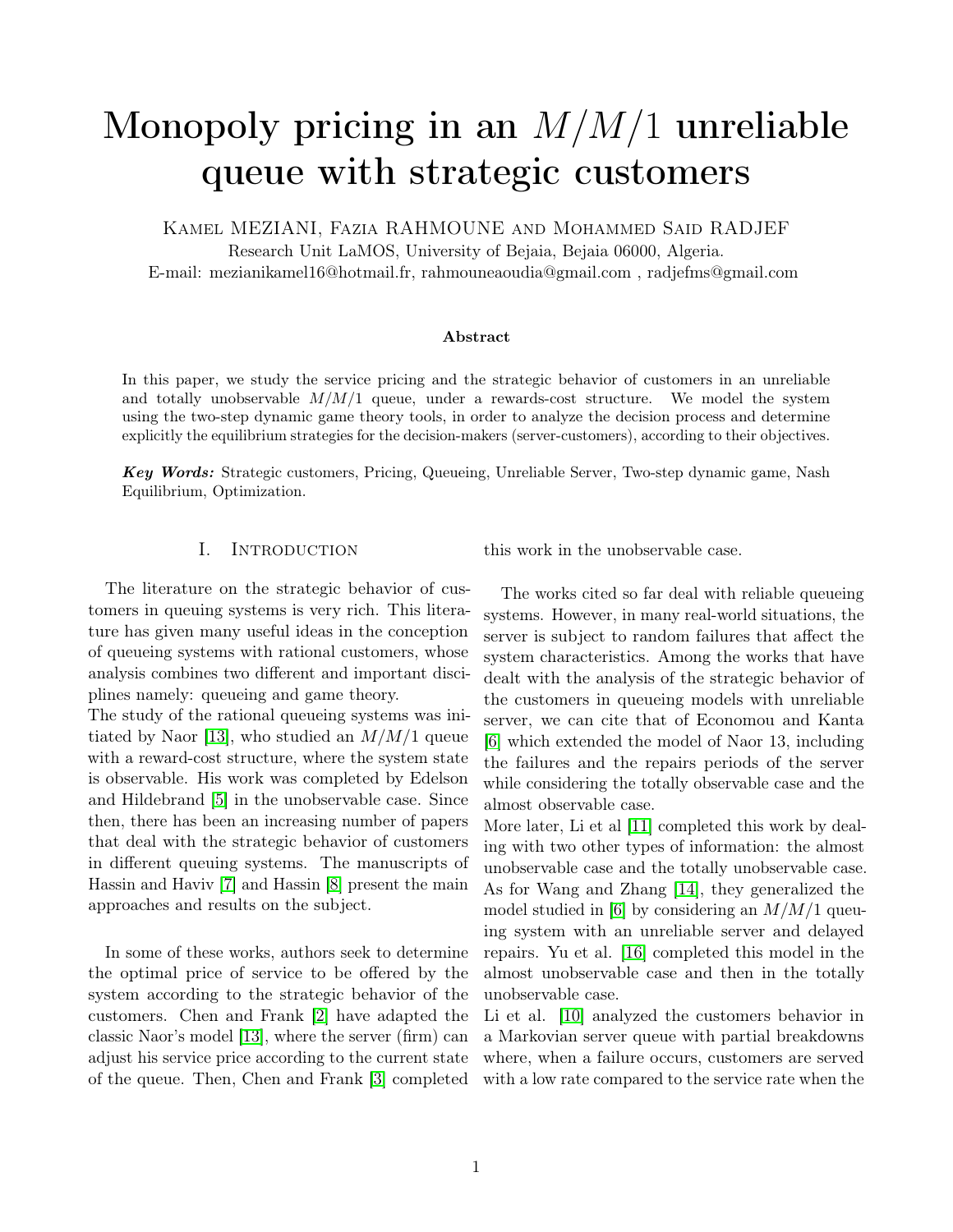system is operational, by treating two cases: totally observable and totally unobservable. Boudali and Economou [\[1\]](#page-2-3) have studied the behavior of customers who decide whether to join or not a Markovian queuing system with catastrophes by analyzing two cases: the totally observable and the totally unobservable. Chen and Zhou [\[4\]](#page-2-4) studied the customers behaviors in a Markovian queue with setup time and breakdowns, where three cases were considered: totally observable, almost unobservable and totally unobservable.

Most of the works mentioned so far consider a game among customers. Recently, another type of modeling has emerged in the queuing systems analysis with reward-cost structure. The latter is represented by dynamic game between the different agents (customers, server, social optimizer, ...) intervening in the system. Ziani et al. [\[17\]](#page-3-8) studied an  $M/M/1$ queue with three agents (the social optimizer, the service provider, and the customers), where they analyzed the interactions that occur between them and modeled the problem as a three-stage dynamic game. Manou et al. [\[12\]](#page-3-9) studied a queueing model representing a transport station using a two-stage game between the customers and the administrator, where customer strategies depend on the level of information on the queue (totally observable, totally unobservable or almost observable). Jagannathan et al. [\[9\]](#page-3-10) investigated a decision-making process between customers and two servers in a cognitive radio network, where a Markovian queueing system is considered with the server 2. The server 1 can adjust its service price first in order to maximize its revenue. Then, customers have the opportunity to buy a service from server 1 or enjoy a free service from server 2 that can be interrupted by random breakdowns. Upon their arrival, customers observe the price imposed by the server 1 and the state of the server 2, but they do not have information on the number of customers in the queue facing the server 2, then they decide between use server 1 or use server 2. Wang and Zhang [\[15\]](#page-3-11) contributed to the analysis of a Markovian retrial queue and delayed vacations for Local Area Network applications in which the server will take delayed vacations at the end of the service. the system and  $I(t)$  represents the server state.

For LAN applications, they do not only studied the strategic behavior of customers but also considered the strategic monopoly (service provider). They modeled this situation as a two-stage game (Stackelberg competition) between the service provider and the customers.

As we mentioned above, there are many works that have considered the server breakdown problem and others that have considered the service pricing problem in the study of the Markovian queueing systems with strategic customers. Our work combines these both problematic. We study the pricing of the service provided the in an  $M/M/1$  queueing system with an unreliable server and strategic customers where the system state is totally unobservable. We use the game theory tools to model the strategic interactions between the server and the customers and we analyze the impact of the service price selected by the server on customers' decisions and the consequences of the customer's decision on the utility of the server. To do that, we propose a two-stage game model between the server (leader) and the customers (followers). The resolution of the game determines the optimal service price and the equilibrium strategic decisions of the customers on their arrival to the system.

## II. Model Description

We consider a Markovian  $M/M/1$  queue with an unreliable server and an infinite capacity in which customers arrive according to a Poisson process with rate  $\lambda$ . The service times are assumed to be exponentially distributed random variables with rate  $\mu$  and the service is performed according to FCFS policy. We assume that interarrival times and service times are mutually independent. The server is subject to random breakdowns following a Poisson process with parameter  $\theta$ . When a failure occurs, the server becomes inactive then his repair is immediately started with an exponential distribution of rate  $r$ . This system is described by the process  $\{N(t), I(t), t \geq 0\},\$ where  $N(t)$  represents the number of customers in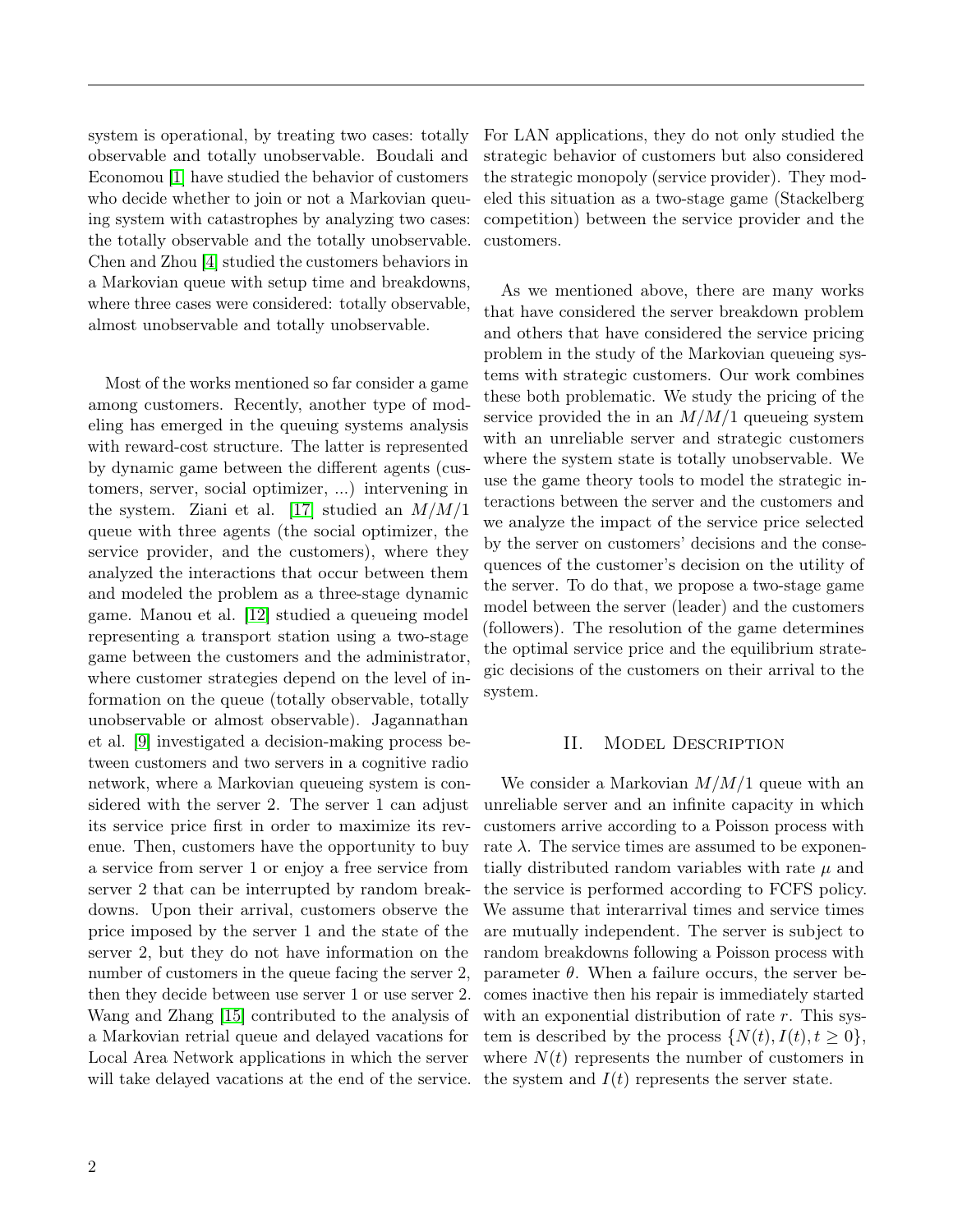Furthermore, we assume that there is a reward-cost structure that reflects the desire of customers for the service to be acquired. A customer will pay a price P (service price) proposed by the server, receives a reward of R units (service value) if the service is performed and loses a waiting cost C per unit of time for the time remaining in the system. We also associate a fixed reward noted by  $v$ , which represents the reward of a customer who decides to choose an outside opportunity. This outside opportunity may reflect a customer's satisfaction without being served, it may also reflect a customer's gain if it is served elsewhere.

We assume that the server acts first and chooses a service price P that it will apply to all customers. Customers arrive sequentially to the system and they are informed of the price displayed by the server. They also have knowledge about the system parameters, but they are not informed on the system state (the exact number of customers in the queue and the server state). Each customer arriving to the system should choose between: join the system or choose an outside opportunity.

Therefore, each customer arriving to the system is at the same level of information as the customers who arrived before him and those who will arrive after him. Thus, only the service price  $P$  and the system parameters will be used for a customer's decision making. Given the homogeneity of customers, we can assume that a proportion of a q customers decides to join the system and another proportion  $(1 - q)$ customers chooses the outside opportunity.

Thus, the server interaction with the customers and the sequencing in the decision process bring back to a two-stage dynamic game. At the first stage of the game, the server imposes a service price P. At the second stage, even if the customers arrive to the system sequentially and each arriving customer must make his decision to enter or choose an outside opportunity on the basis of one and the same information for all, which is the price that the service displays, the appropriate game model would be a sequential

game with imperfect information with an unknown number of players (customers). We can then consider that customers make their decisions simultaneously.

For a service price  $P$  and a proportion  $q$  of customers deciding to join, the server utility would be:

$$
U_1(P, \alpha = (q, 1-q)) = \lambda q P \tag{1}
$$

and the customer utility would be:

$$
U_2(P, \alpha = (q, 1-q)) = q(R - P - C.\overline{T_s}) + (1-q)v.
$$
\n(2)

where

$$
\overline{T_s} = \frac{\mu\theta + (r+\theta)^2}{(r+\theta)(r\mu - \lambda q(r+\theta))}.
$$
 (3)

is the mean sejour time of a customer in the system.

In this paper, we show that the game thus constructed admits a perfect Nash equilibrium and we give explicitly the server equilibrium strategies and those of customers.

### **REFERENCES**

- <span id="page-2-3"></span>[1] O. Boudali and A. Economou. Optimal and equilibrium balking strategies in the single server queue with catastrophes. European Journal of Operational Research 218(3), 708-715, 2012.
- <span id="page-2-1"></span>[2] H. Chen and M. Frank. State dependent pricing with a queue. lIE Transactions 33, 847-860, 2001.
- <span id="page-2-2"></span>[3] H. Chen and M. Frank. Monopoly pricing when customers queue. IIE Transactions 36, 569-581, 2004.
- <span id="page-2-4"></span>[4] P. Chen and Y. Zhou. Equilibrium balking strategies in the single server queue with setup times and breakdowns. Operational Research: An International Journal 15, 213-231, 2015.
- <span id="page-2-0"></span>[5] N. M.Edelson and D. K.Hildebrand. Congestion tolls for Poisson queueing processes. Econometrica 43, 81-92, 1975.